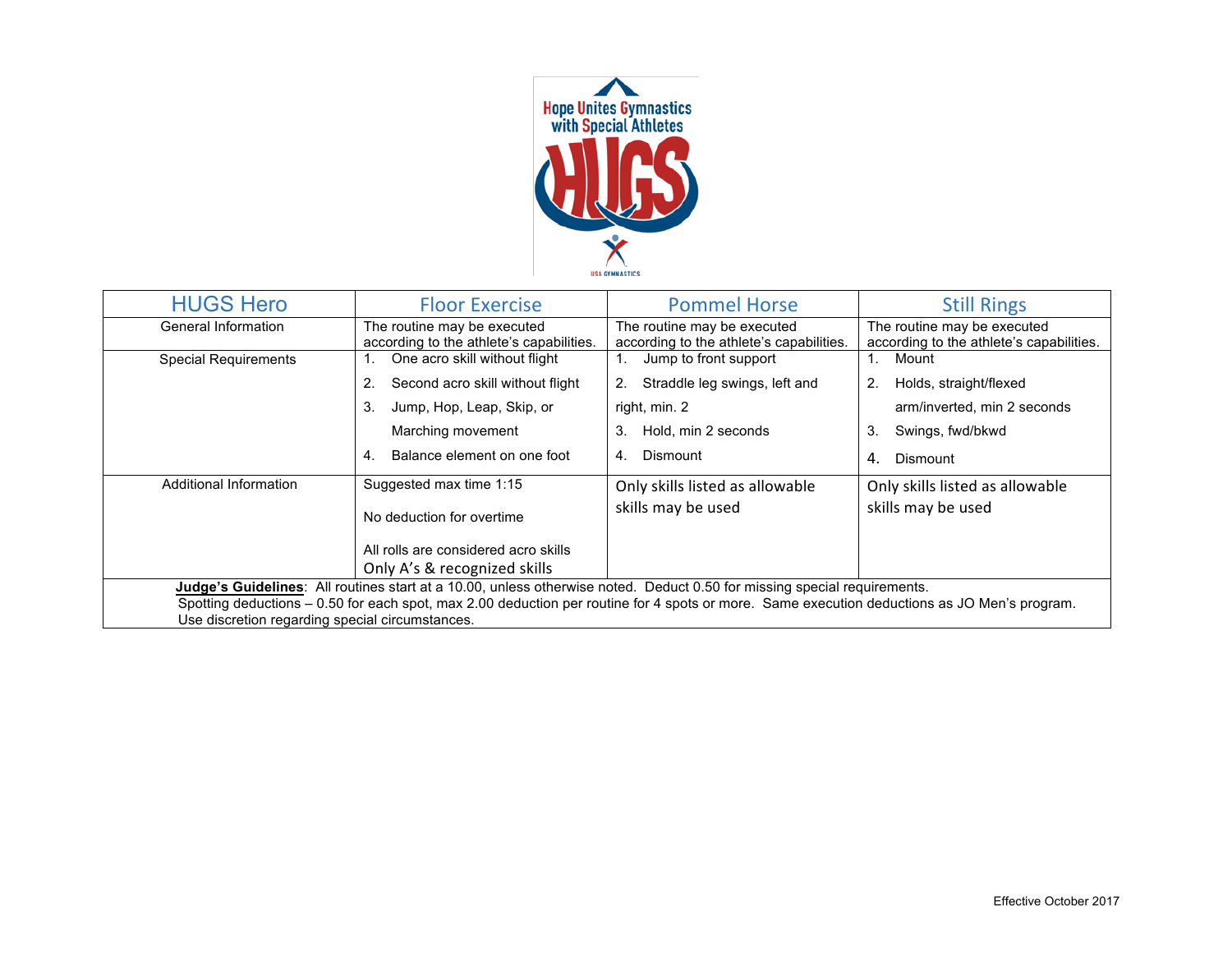

| <b>HUGS Hero</b>        | <b>Floor Exercise</b>                                                                                                                                                                                                                                                                                                                                                                                                                                                                                                                                                                                                                              | <b>Pommel Horse</b>                                                                                                                                                                                                                                                                                                                                                                                                                                                                                                                                                                                     | <b>Still Rings</b>                                                                                                                                                                                                                                                                                                                                                                                                                                                                                       |
|-------------------------|----------------------------------------------------------------------------------------------------------------------------------------------------------------------------------------------------------------------------------------------------------------------------------------------------------------------------------------------------------------------------------------------------------------------------------------------------------------------------------------------------------------------------------------------------------------------------------------------------------------------------------------------------|---------------------------------------------------------------------------------------------------------------------------------------------------------------------------------------------------------------------------------------------------------------------------------------------------------------------------------------------------------------------------------------------------------------------------------------------------------------------------------------------------------------------------------------------------------------------------------------------------------|----------------------------------------------------------------------------------------------------------------------------------------------------------------------------------------------------------------------------------------------------------------------------------------------------------------------------------------------------------------------------------------------------------------------------------------------------------------------------------------------------------|
| <b>Allowable Skills</b> | Any skill listed as an "A" Value Part in the<br>FIG Men's Program<br>Any skill listed as an "A" Value Part in the<br>JO Men's Program<br>Any recognized skill<br>Leaps/Jumps/Hops:<br>Stretched Jump<br>Stretched Jump 1/2 or 3/4<br>Step Hop in Passe, Fwd/Bkwd<br>Stride Leap, min. 90°<br>Split Jump, min. 90°<br>Side Leap, min. 60°<br>Straddle Jump, min. 60°<br>Leg Swing Hop, free leg above 45°<br>Turns:<br>$\frac{1}{4}$ or $\frac{1}{2}$ Pivot Turn<br>$\frac{1}{2}$ Pivot Turn in Releve<br>$\frac{1}{4}$ , $\frac{1}{2}$ or $\frac{3}{4}$ Turn on 1 Foot in<br>Coupe/Passe<br>Forward or Backward Swing Turn<br>1/4 or 1/2 Jump Turn | Any skill listed as an "A" Value Part in the<br>FIG Men's Program<br>Any skill listed as an "A" Value Part in the<br>US JO Men's Program<br>Any recognized skill<br>Mount:<br>Jump to straight arm front support<br>Support/Holds (min 2 seconds):<br>Straight arm front support<br>Rear support, stretched, tucked, piked<br>Stride position, right or left leg<br>Weight transfer from arm to arm<br>Single leg stockli<br>Swings:<br>Straddle swings<br>Stride swings<br>Dismounts:<br>Push away to stretched stand from<br>fwd/bkwd support<br>Straight leg flank dismount, 45° above<br>horizontal | Any skill listed as an "A" Value Part in the<br>FIG Men's Program<br>Any skill listed as an "A" Value Part in the<br>JO Men's Program<br>Any recognized skill<br>Mount:<br>Jump to long hang<br>Jump to long hang, flex arms to pull up<br>Holds (min 2 seconds):<br>Straight arm, legs tucked, piked, or<br>stretched<br>Flexed arm, legs tucked, piked, or<br>stretched<br>Inverted Holds (min 2 seconds):<br>Tucked, pike, or stretched.<br>Dismounts:<br>Release and drop to stand<br>Tucked flyaway |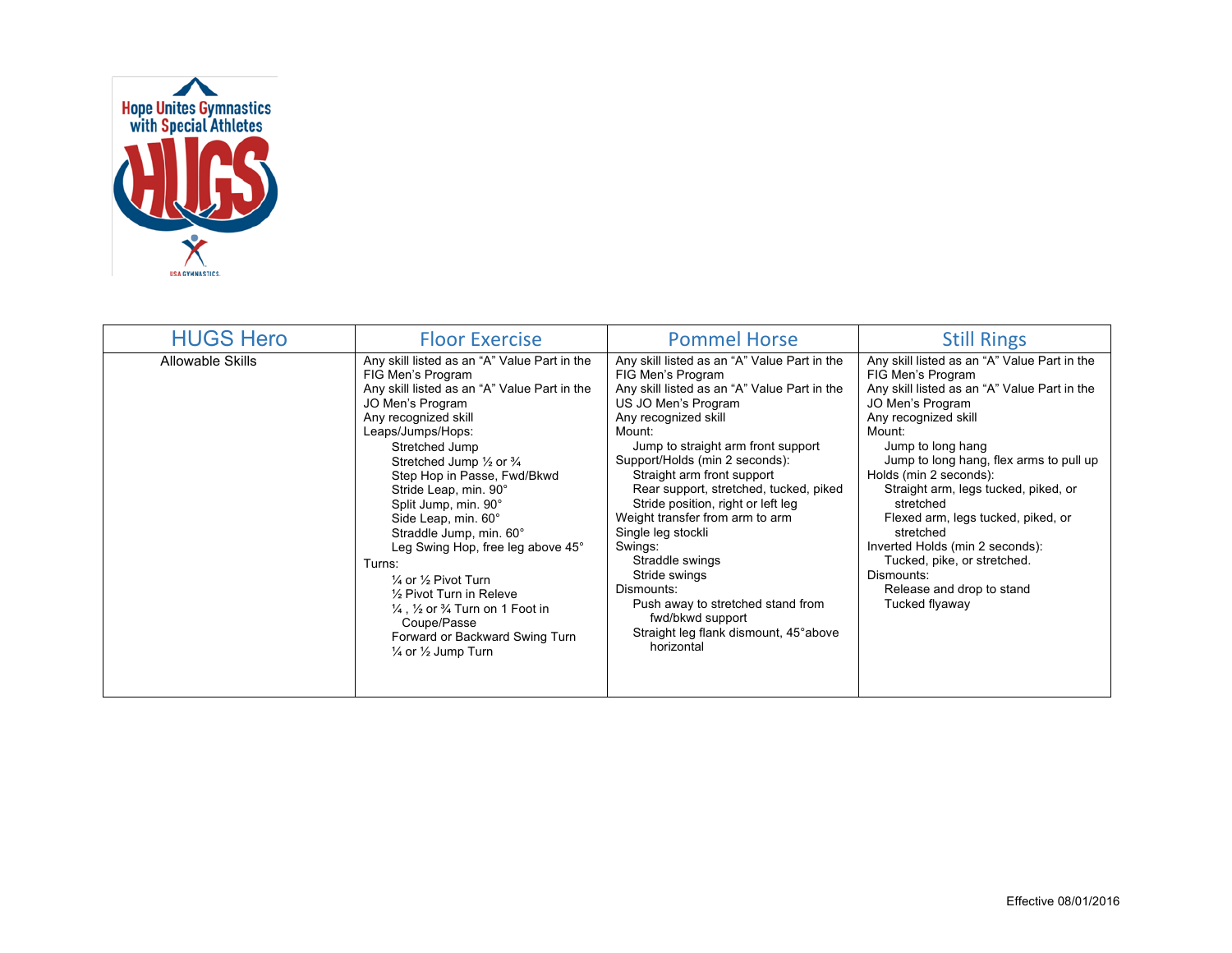

| <b>HUGS Hero</b>          | <b>Floor Exercise</b>                                                                                                                                                                                                                                                                                                                                                                                                                                                                                                                                                                                                | <b>Pommel Horse</b> | <b>Still Rings</b> |
|---------------------------|----------------------------------------------------------------------------------------------------------------------------------------------------------------------------------------------------------------------------------------------------------------------------------------------------------------------------------------------------------------------------------------------------------------------------------------------------------------------------------------------------------------------------------------------------------------------------------------------------------------------|---------------------|--------------------|
| Allowable Skills (Cont'd) | Acro Skills:<br>Log Rolls<br>Forward / Backward Roll<br><b>Back Rock</b><br>Candlestick<br>Partial Handstand, min. 45°, legs<br>together, stag or split<br>3⁄4 Handstand<br><b>Handstand to Vertical</b><br>Cartwheel (vertical not required)<br>Headstand in any position<br>Bridge, Kickover<br>Round-Off<br>Balance:<br>Balance on 1 foot (1 sec, any leg<br>position)<br>Scale/Arabesque, min. 45°<br>Coupe/Passe Balance<br>Steps/Kicks/Jumps:<br>Walking Steps Fwd/ Sidewd/ Bkwd<br>Steps in Releve<br>Arabesque Steps<br>Coupe Steps Fwd/Bkwd<br>Passe/Marching Steps Fwd/Bkwd<br>Leg Swings Fwd / Bdwd (45°) |                     |                    |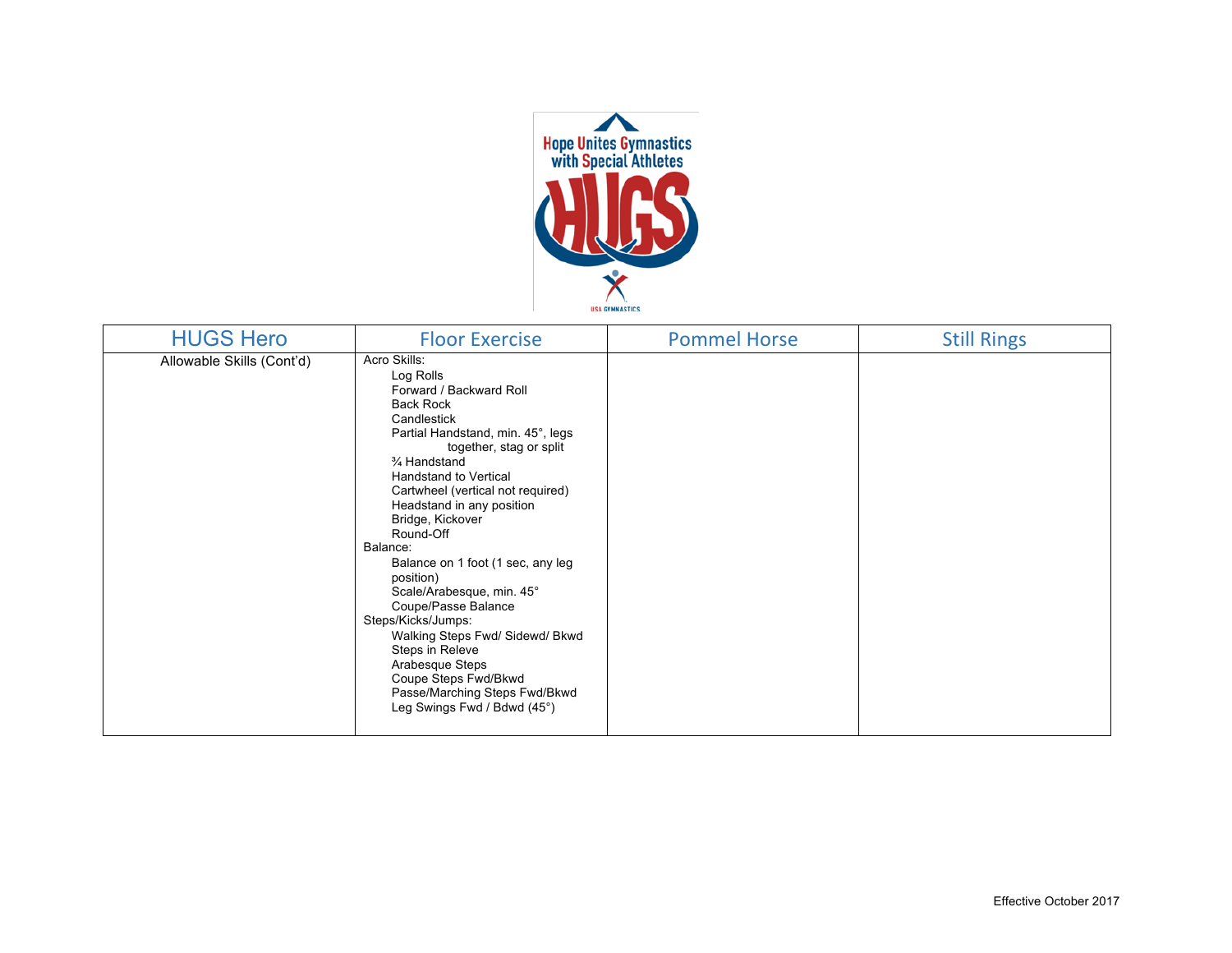

| <b>HUGS Hero</b>            | <b>Floor Exercise</b>                                                                                                                                                                                                                                                                                                                           | <b>Pommel Horse</b>                                                                                                                                                               | <b>Still Rings</b>                                                                                                                                                                                                                                                                                  |
|-----------------------------|-------------------------------------------------------------------------------------------------------------------------------------------------------------------------------------------------------------------------------------------------------------------------------------------------------------------------------------------------|-----------------------------------------------------------------------------------------------------------------------------------------------------------------------------------|-----------------------------------------------------------------------------------------------------------------------------------------------------------------------------------------------------------------------------------------------------------------------------------------------------|
| Matting                     | Adhere to matting guidelines for the<br>JO Men's Program<br>Up to two manufactured mats<br>(maximum thickness of 8"/20 cm)<br>may be placed separately on the<br>Floor Exercise area. If the skill<br>cushion is 8" in thickness, it must be<br>a minimum of 5' x 10'. A "sting" mat<br>may also be used on top of the up to<br>8" mat.         | Adhere to matting guidelines for the<br>JO Men's Program                                                                                                                          | Adhere to matting guidelines for the<br>JO Men's Program                                                                                                                                                                                                                                            |
| Specific Judge's Guidelines | 1. Elements do not require a hold<br>unless specifically noted<br>2. Short exercise deduction applies<br>to routines less than 30 seconds,<br>deduct 2.00<br>3. No "B" or higher value part skills<br>are allowed<br>4. No salto/aerials/acro elements<br>with flight are allowed<br>5. Execution/amplitude<br>deductions apply to all elements | Elements do not require a hold<br>unless specifically noted<br>2. No "B" or higher value part skills<br>are allowed<br>3. Execution/amplitude<br>deductions apply to all elements | 1. Elements do not require a hold<br>unless specifically noted<br>2. No "B" or higher value part skills<br>are allowed<br>3. Execution/amplitude<br>deductions apply to all elements<br>4. Momentary inverted position with<br>optional leg position may be used as<br>a transition without penalty |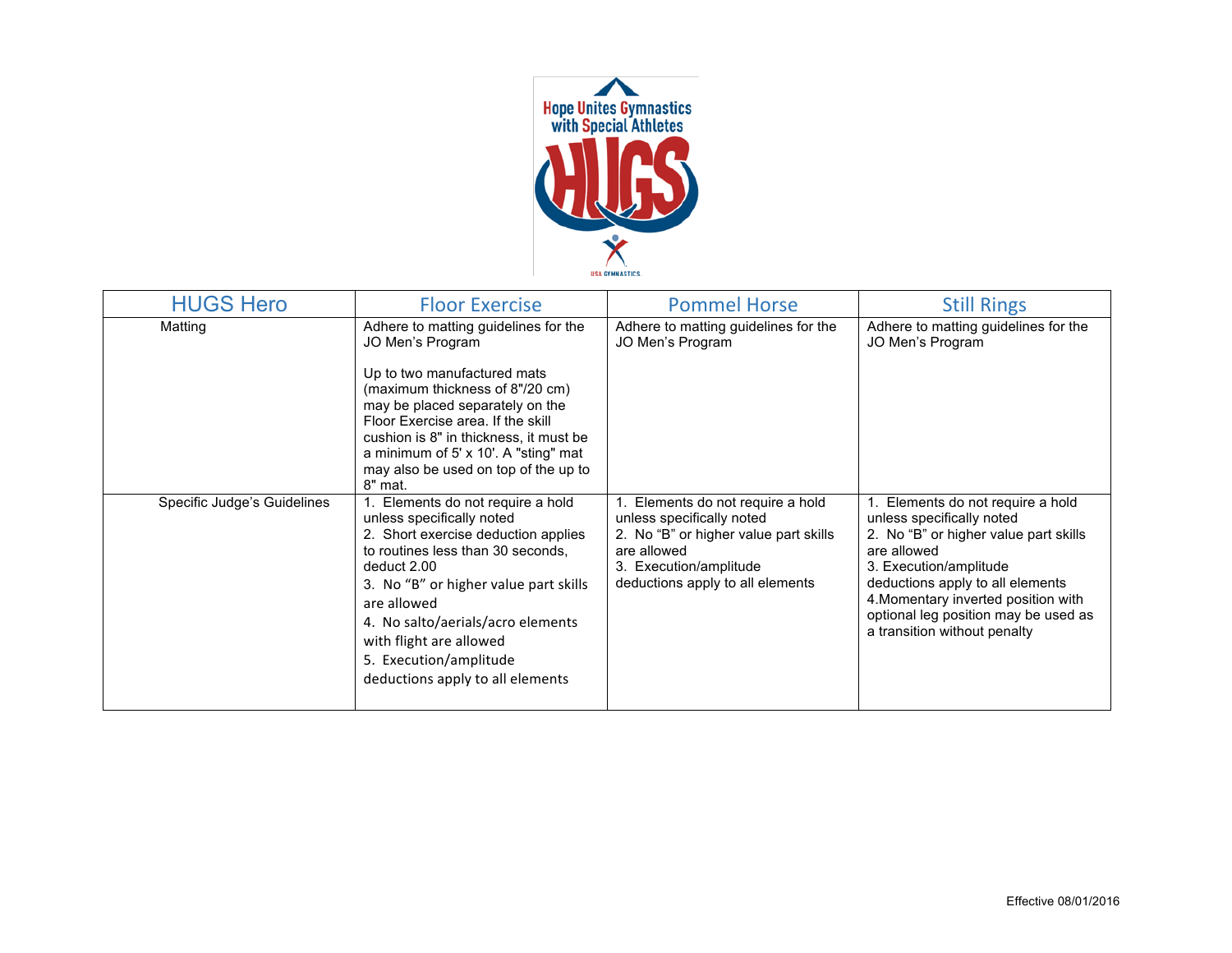

| <b>HUGS Hero</b>                                                                                                                                                                                                                                                                                                            | <b>Vaulting</b>                                                                                                                                                                                                                                           | <b>Parallel Bars</b>                                                       | <b>Horizontal Bar</b>                                                              |
|-----------------------------------------------------------------------------------------------------------------------------------------------------------------------------------------------------------------------------------------------------------------------------------------------------------------------------|-----------------------------------------------------------------------------------------------------------------------------------------------------------------------------------------------------------------------------------------------------------|----------------------------------------------------------------------------|------------------------------------------------------------------------------------|
| General Information                                                                                                                                                                                                                                                                                                         | Two allowable vaults<br>Alternative springboard, mini-tramp or<br>Jr. board allowed. May perform same<br>or different vaults onto mat or table.                                                                                                           | The routine may be executed<br>according to the athlete's capabilities.    | The routine may be executed<br>according to the athlete's capabilities.            |
| <b>Special Requirements</b>                                                                                                                                                                                                                                                                                                 | Stretch, tuck or straddle jump off<br>1.<br>springboard to up to an 8" mat<br>surface<br>(SV 9.0)<br>Jump onto vault table stretch,<br>2.<br>tuck, pike or straddle - jump off<br>(SV 10.0)<br>Handstand on vault<br>3.<br>board/landing mat to flat back | Mount<br>1.<br>2.<br>Support skill<br>Swings skill<br>3.<br>Dismount<br>4. | Mount<br>1.<br>Circle or Turning skill<br>Swings, fwd/bkwd<br>3.<br>4.<br>Dismount |
| Additional Information                                                                                                                                                                                                                                                                                                      | position. (SV 9.5)<br>Both vaults (same or different) need<br>to be performed onto the same vault                                                                                                                                                         | Only skills listed as allowable                                            | Only skills listed as allowable                                                    |
|                                                                                                                                                                                                                                                                                                                             | set-up.                                                                                                                                                                                                                                                   | skills may be used                                                         | skills may be used                                                                 |
| Judge's Guidelines: All routines start at a 10.00, unless otherwise noted. Deduct 0.50 for missing special requirements.<br>Spotting deductions – 0.50 for each spot, max 2.00 deduction per routine for 4 spots or more. Same execution deductions as JO Men's program.<br>Use discretion regarding special circumstances. |                                                                                                                                                                                                                                                           |                                                                            |                                                                                    |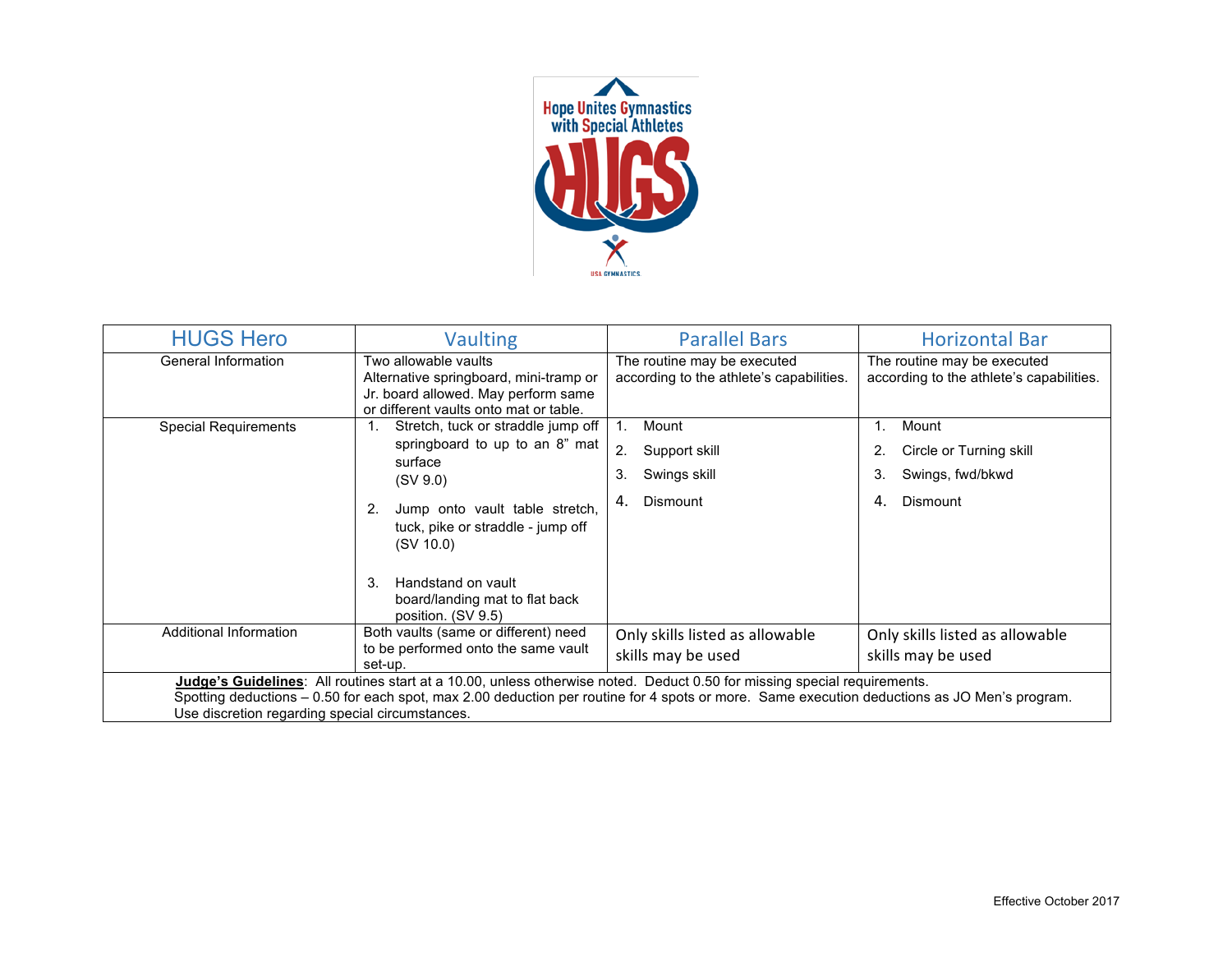

| <b>HUGS Hero</b>        | <b>Vaulting</b>                                  | <b>Parallel Bars</b>                                                                                                                                                                                                                                                                                                                                                                                                                                                                                                                                                                                                               | <b>Horizontal Bar</b>                                                                                                                                                                                                                                                                                                                                                                                                                                                                                                                                                                                                  |
|-------------------------|--------------------------------------------------|------------------------------------------------------------------------------------------------------------------------------------------------------------------------------------------------------------------------------------------------------------------------------------------------------------------------------------------------------------------------------------------------------------------------------------------------------------------------------------------------------------------------------------------------------------------------------------------------------------------------------------|------------------------------------------------------------------------------------------------------------------------------------------------------------------------------------------------------------------------------------------------------------------------------------------------------------------------------------------------------------------------------------------------------------------------------------------------------------------------------------------------------------------------------------------------------------------------------------------------------------------------|
| <b>Allowable Skills</b> | See Special Requirements for<br>allowable vaults | Any skill listed as an "A" Value Part in<br>the FIG Men's Program<br>Any skill listed as an "A" Value Part in<br>the JO Men's Program<br>Any recognized skill<br>Mount:<br>Jump to straight arm support<br>Jump to upper arm support<br><b>Traveling Skills:</b><br>Hand walks with straight body<br>Straddle seat travel in rear<br>straddle support<br>Large straddle travel<br>Swings:<br>Swing fwd/bkwd in stretched<br>position<br>Front uprise<br>Scissor swing, fwd/bkwd<br>Holds:<br>Straddle, tuck, L holds (min 2<br>seconds)<br>Dismount:<br>Tuck flank dismount<br>Straight leg flank dismount,<br>45°above horizontal | Any skill listed as an "A" Value Part in<br>the FIG Men's Program<br>Any skill listed as an "A" Value Part in<br>the JO Men's Program<br>Any recognized skill<br>Mount:<br>Jump to hang on HB in overgrip<br>Swings:<br>Swing fwd/bkwd in overgrip/mixed<br>grip with stretched body position<br>Swing forward with $\frac{1}{2}$ turn to<br>mixed grip<br>Swing backward in mixed grip,<br>change to overgrip<br>Undershoot to swings<br>Circles/Turns:<br>Swing forward with $\frac{1}{2}$ turn to<br>mixed grip<br>Cast, back hip circle<br>Dismount:<br>Swing backward in overgrip/mixed<br>grip, release to stand |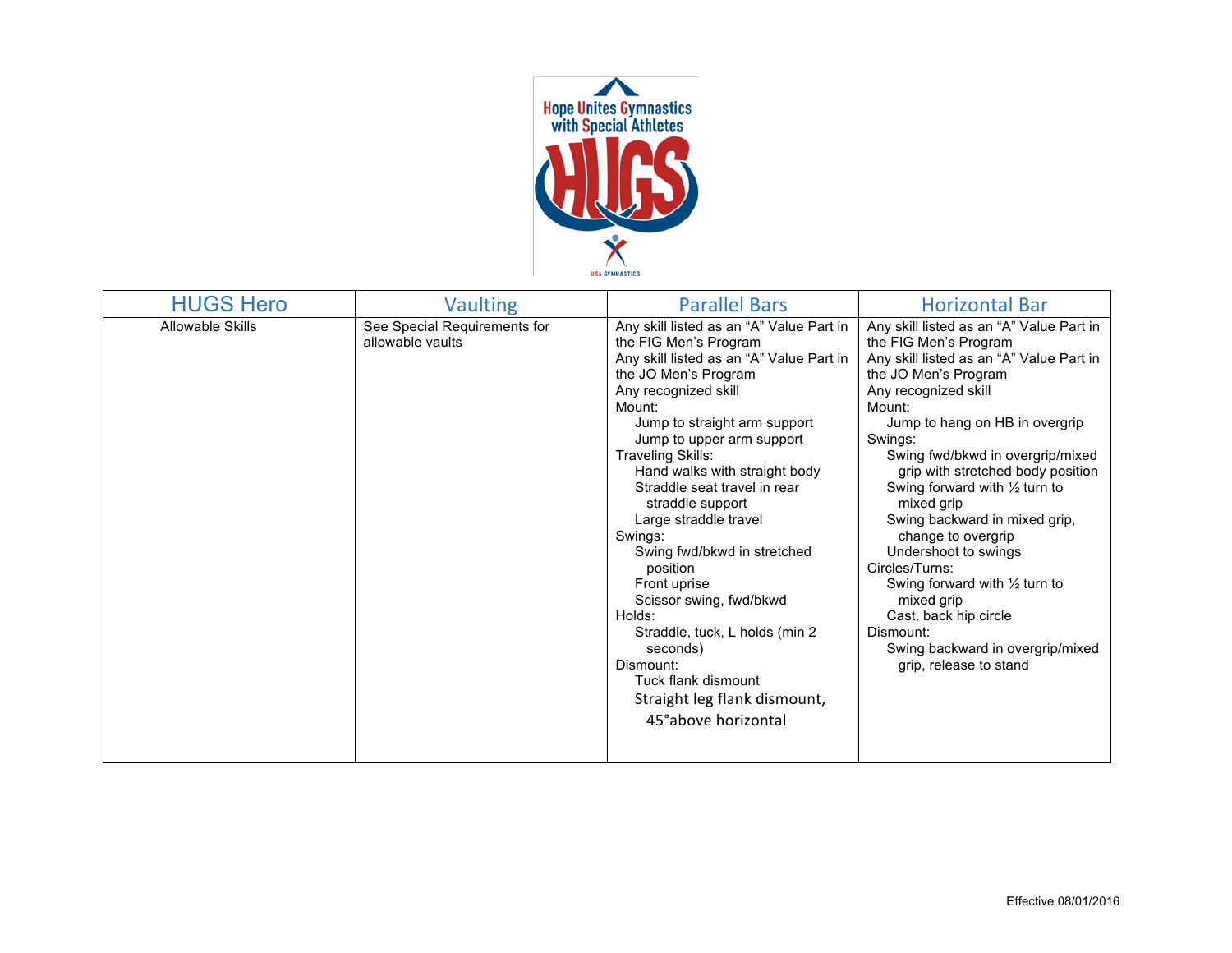

| <b>HUGS Hero</b>            | <b>Vaulting</b>                                                                                                                                                                                                                                                                                                                                                                                                                                                                                                                                                                                                                                                                | <b>Parallel Bars</b>                                                                                                                                                                 | <b>Horizontal Bar</b>                                                                                                                                                                |
|-----------------------------|--------------------------------------------------------------------------------------------------------------------------------------------------------------------------------------------------------------------------------------------------------------------------------------------------------------------------------------------------------------------------------------------------------------------------------------------------------------------------------------------------------------------------------------------------------------------------------------------------------------------------------------------------------------------------------|--------------------------------------------------------------------------------------------------------------------------------------------------------------------------------------|--------------------------------------------------------------------------------------------------------------------------------------------------------------------------------------|
| Matting                     | 1.<br>Vault Option #3:<br>Minimum matting height is 24"                                                                                                                                                                                                                                                                                                                                                                                                                                                                                                                                                                                                                        | Adhere to matting guidelines for the<br>JO Men's Program                                                                                                                             | Adhere to matting guidelines for the<br>JO Men's Program                                                                                                                             |
|                             | 2.<br>Vault Option #1:<br>Landing mat may be a 2, 4 or 8"<br>mat                                                                                                                                                                                                                                                                                                                                                                                                                                                                                                                                                                                                               |                                                                                                                                                                                      |                                                                                                                                                                                      |
| Specific Judge's Guidelines | Vault Option #2 & 3: Evaluate<br>the following components:<br><b>Run</b><br>Hurdle<br><b>Vault Quality</b><br>Landing<br>Vault Option #2: two (2) steps<br>2.<br>allowed on vault table<br>Shoes may be worn, if<br>3.<br>medically required<br>Two allowable vaults in Hero<br>4.<br>Division.<br>Alternative springboard<br>5.<br>apparatus and manufactured<br>"Jr." vault board allowed.<br>Gymnast may perform same<br>6.<br>vault twice or one of each vault<br>Performance of unallowable<br>7.<br>vault results in event score of "0"<br>(VOID).<br>Spotting deductions apply to all<br>8.<br>phases of Hero Division 1 & 2<br>Vaults, max spotting deductions<br>2.00 | 1. Elements do not require a hold<br>unless specifically noted<br>2. No "B" or higher value part skills<br>are allowed<br>3. Execution/amplitude<br>deductions apply to all elements | 1. Elements do not require a hold<br>unless specifically noted<br>2. No "B" or higher value part skills<br>are allowed<br>3. Execution/amplitude<br>deductions apply to all elements |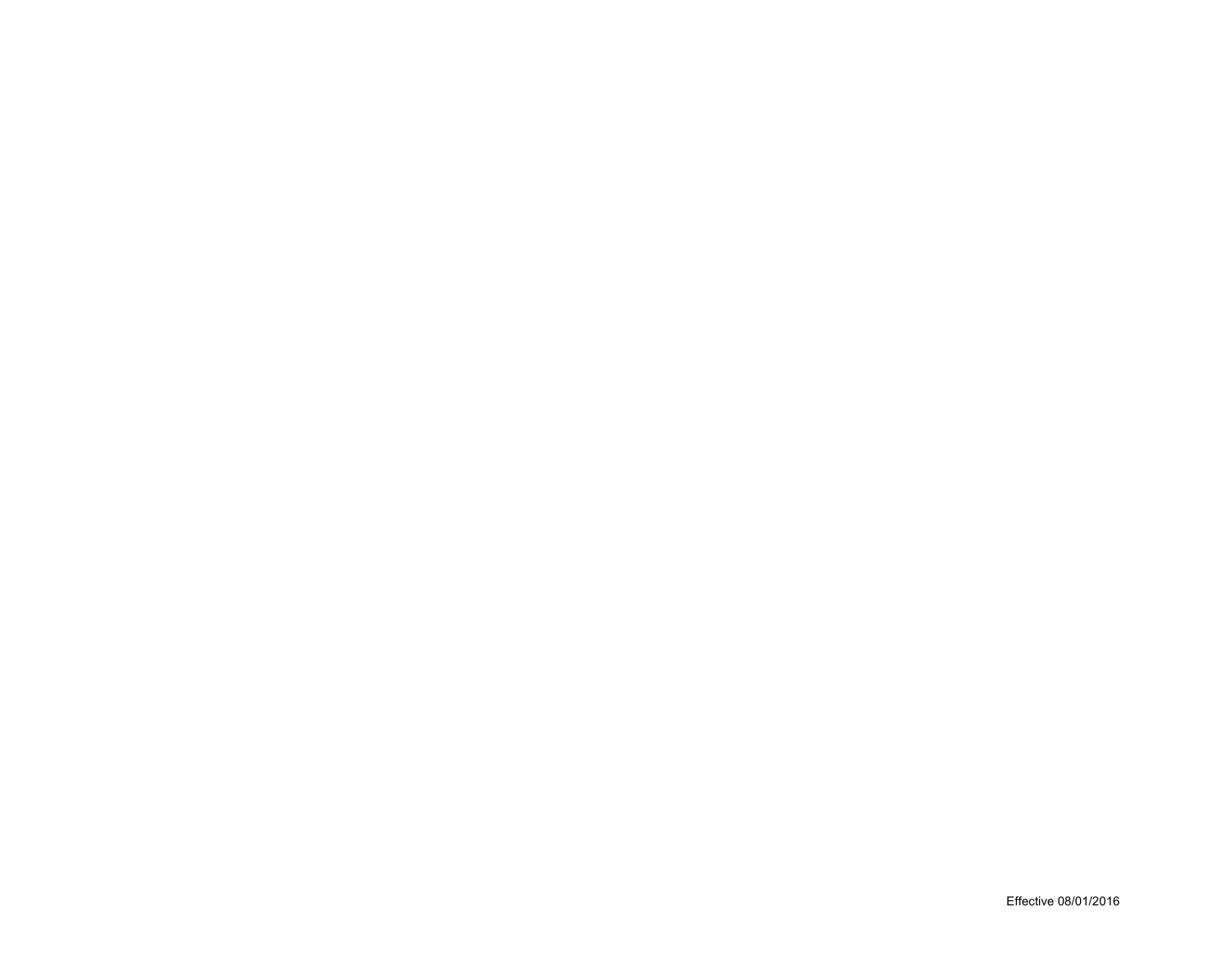

| <b>HUGS Super Hero</b>                                                                                                                                                                                                                                                                                                      | <b>Floor Exercise</b>                                                                                                                                                                       | <b>Pommel Horse</b>                                                                                                                                                                          | <b>Still Rings</b>                                                                                                  |
|-----------------------------------------------------------------------------------------------------------------------------------------------------------------------------------------------------------------------------------------------------------------------------------------------------------------------------|---------------------------------------------------------------------------------------------------------------------------------------------------------------------------------------------|----------------------------------------------------------------------------------------------------------------------------------------------------------------------------------------------|---------------------------------------------------------------------------------------------------------------------|
| General Information                                                                                                                                                                                                                                                                                                         | The routine may be executed<br>according to the athlete's capabilities.                                                                                                                     | The routine may be executed<br>according to the athlete's capabilities.                                                                                                                      | The routine may be executed<br>according to the athlete's capabilities.                                             |
| <b>Special Requirements</b>                                                                                                                                                                                                                                                                                                 | One acro skill with or without<br>flight<br>One acro series with or without a<br>2.<br>flight element<br>3.<br>One non-tumbling pass<br>One balance, flexibility or<br>4.<br>strength skill | 1 <sup>1</sup><br>Jump to front support, one<br>hand on pommel & one<br>hand on leather, hold 2<br>seconds.<br>Travel to 2 pommels<br>2.<br>3.<br>Leg cuts in & out<br><b>Dismount</b><br>4. | Mount<br>$1_{-}$<br>Strength elements and holds,<br>min 2 seconds<br>Skill through vertical<br>3.<br>4.<br>Dismount |
| Additional Information                                                                                                                                                                                                                                                                                                      | Suggested max time 1:15<br>No deduction for overtime<br>All rolls are considered acro skills<br>Only skills listed as allowable<br>skills may be used                                       | Only skills listed as allowable<br>skills may be used                                                                                                                                        | Only skills listed as allowable<br>skills may be used                                                               |
| Judge's Guidelines: All routines start at a 10.00, unless otherwise noted. Deduct 0.50 for missing special requirements.<br>Spotting deductions - 0.50 for each spot, max 2.00 deduction per routine for 4 spots or more. Same execution deductions as JO Men's program.<br>Use discretion regarding special circumstances. |                                                                                                                                                                                             |                                                                                                                                                                                              |                                                                                                                     |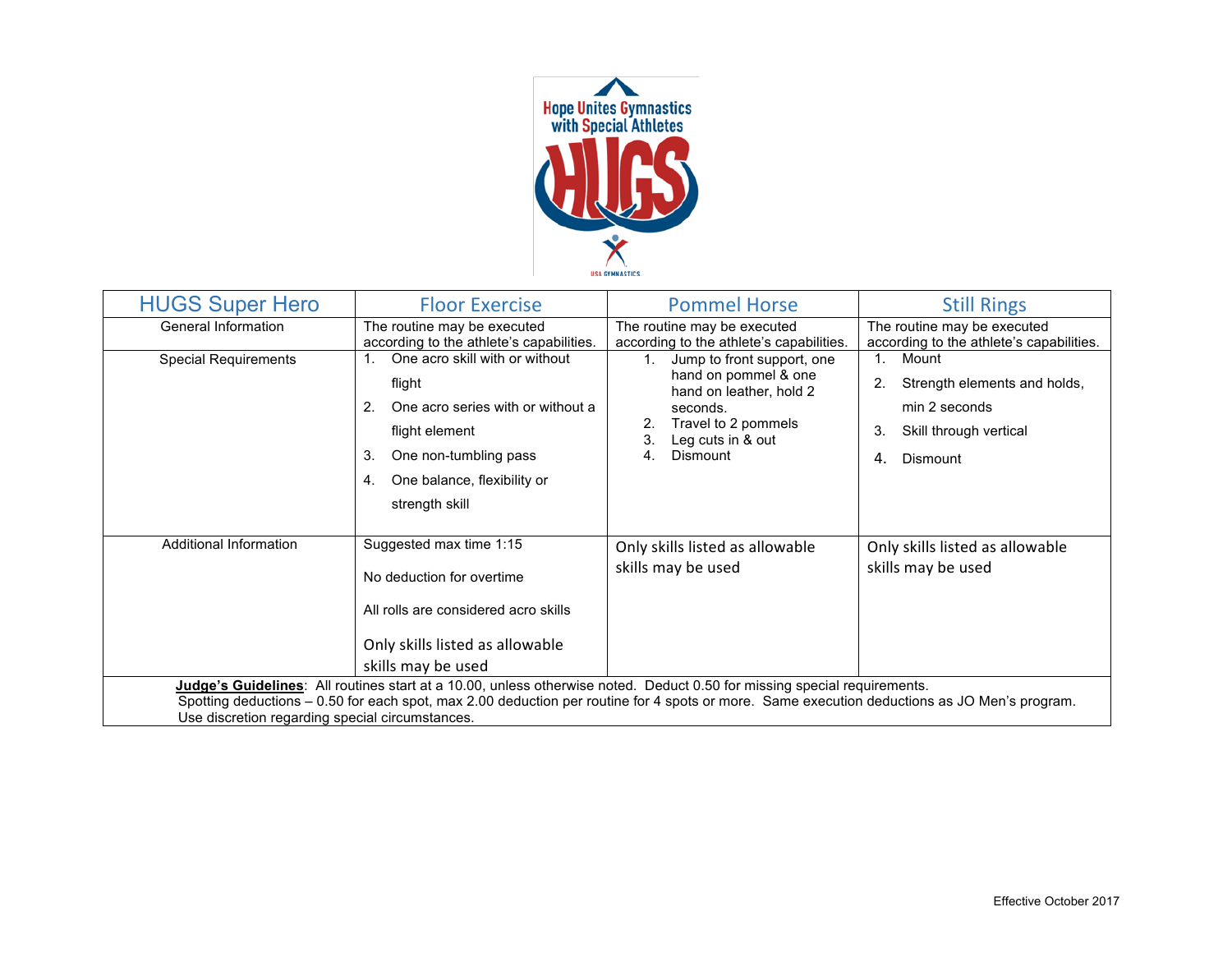

| <b>HUGS Super Hero</b>  | <b>Floor Exercise</b>                                                                                                                                                                                                                                                                                                                                                                                                                                                                                                   | <b>Pommel Horse</b>                                                                                                                                                                                                                                                                                                                                                                                                                                                                                                          | <b>Still Rings</b>                                                                                                                                                                                                                                                                                                                                                                                  |
|-------------------------|-------------------------------------------------------------------------------------------------------------------------------------------------------------------------------------------------------------------------------------------------------------------------------------------------------------------------------------------------------------------------------------------------------------------------------------------------------------------------------------------------------------------------|------------------------------------------------------------------------------------------------------------------------------------------------------------------------------------------------------------------------------------------------------------------------------------------------------------------------------------------------------------------------------------------------------------------------------------------------------------------------------------------------------------------------------|-----------------------------------------------------------------------------------------------------------------------------------------------------------------------------------------------------------------------------------------------------------------------------------------------------------------------------------------------------------------------------------------------------|
| <b>Allowable Skills</b> | Any skill listed in the FIG Men's Program<br>Any skill listed in the JO Men's Program<br>Any skill listed in the Hero's allowable<br>skills list<br>Leaps/Jumps/Hops:<br>Stretched Jump<br>Stretched Jump $\frac{1}{2}$ or $\frac{3}{4}$<br>Stride Leap, min. 90°<br>Split Jump, min. 90°<br>Side Leap, min. 90°<br>Straddle Jump, min. 90°<br>Acro Without Flight::<br>Cartwheel<br>Rolls<br>Acro With Flight:<br>Roundoff<br><b>Back Handspring</b><br>Strength Move:<br>Handstand, press or kick to<br><b>Flairs</b> | Any skill listed in the FIG Men's Program<br>Any skill listed in the JO Men's Program<br>Any skill listed in the Hero's allowable<br>skills list<br>Mount:<br>Jump to half circle mount, end in rear<br>support<br>Support/Holds (min 2 seconds):<br>Straight arm front support<br>Rear support, stretched, tucked, piked<br>Stride position, right or left leg<br>Single leg stockli<br>Swings:<br>Full straddle swings<br>False scissors<br>Dismounts:<br>Single leg stockli down with $\frac{1}{4}$ turn to<br>side stand | Any skill listed in the FIG Men's Program<br>Any skill listed in the JO Men's Program<br>Any skill listed in the Hero's allowable<br>skills list<br>Mount:<br>Muscle up, with assistance<br>Muscle down<br>Holds (min 2 seconds):<br>Straight body support<br>Invert<br>Inlocate<br>Swings:<br>German hang, pull out<br>Dismounts:<br>Release and drop to stand<br>Tucked, piked, stretched flyaway |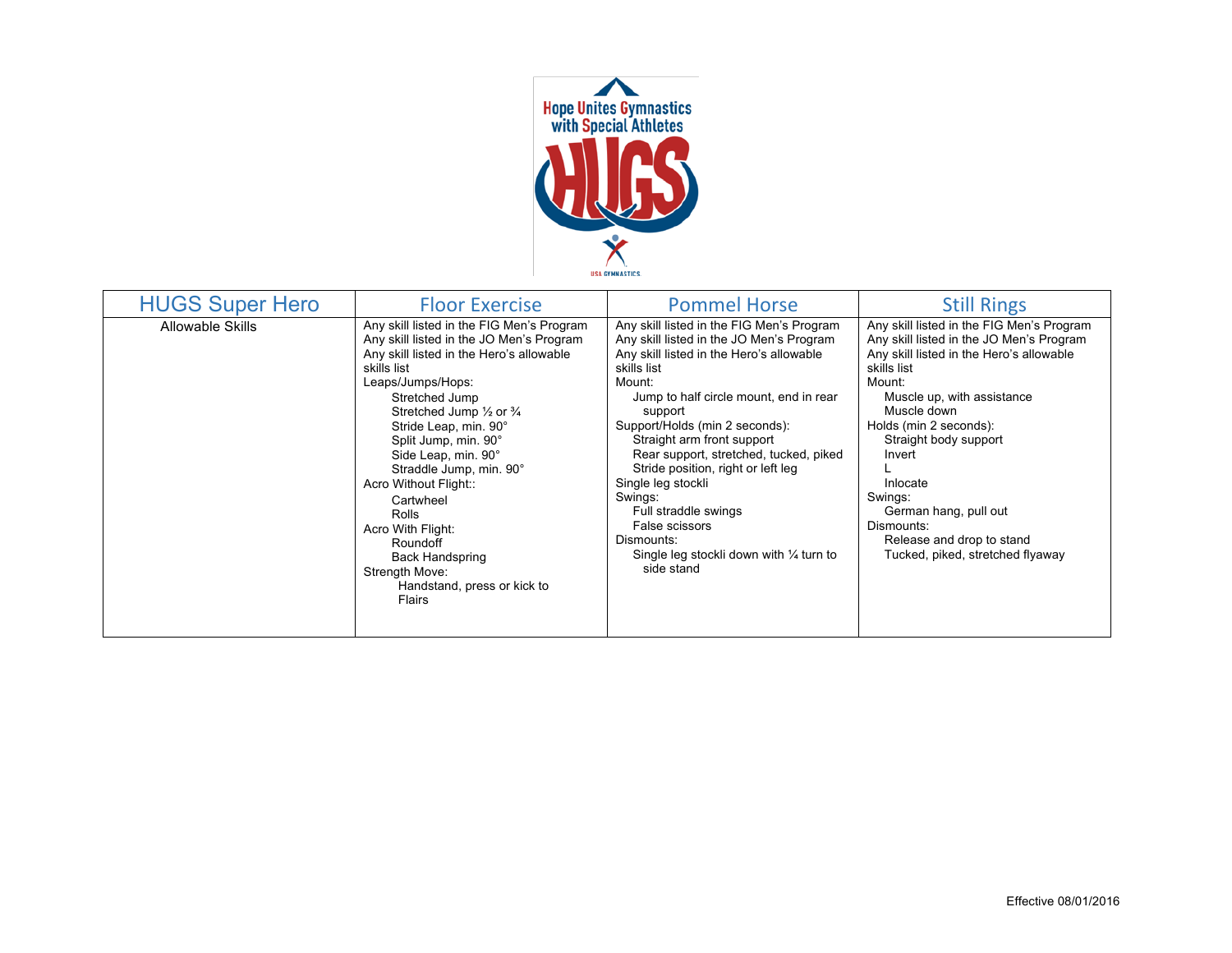

| <b>HUGS Super Hero</b>      | <b>Floor Exercise</b>                                                                                                                                                                                                                                                                                                                   | <b>Pommel Horse</b>                                                                                                          | <b>Still Rings</b>                                                                                                                                                                                                                          |
|-----------------------------|-----------------------------------------------------------------------------------------------------------------------------------------------------------------------------------------------------------------------------------------------------------------------------------------------------------------------------------------|------------------------------------------------------------------------------------------------------------------------------|---------------------------------------------------------------------------------------------------------------------------------------------------------------------------------------------------------------------------------------------|
| Matting                     | Adhere to matting guidelines for the<br>JO Men's Program<br>Up to two manufactured mats<br>(maximum thickness of 8"/20 cm)<br>may be placed separately on the<br>Floor Exercise area. If the skill<br>cushion is 8" in thickness, it must be<br>a minimum of 5' x 10'. A "sting" mat<br>may also be used on top of the up to<br>8" mat. | Adhere to matting guidelines for the<br>JO Men's Program                                                                     | Adhere to matting guidelines for the<br>JO Men's Program                                                                                                                                                                                    |
| Specific Judge's Guidelines | Elements do not require a hold<br>unless specifically noted<br>2. Short exercise deduction applies<br>to routines less than 30 seconds,<br>deduct 2.00<br>3. Execution/amplitude<br>deductions apply to all elements                                                                                                                    | 1. Elements do not require a hold<br>unless specifically noted<br>2. Execution/amplitude<br>deductions apply to all elements | 1. Elements do not require a hold<br>unless specifically noted<br>2. Execution/amplitude<br>deductions apply to all elements<br>3. Momentary inverted position with<br>optional leg position may be used as<br>a transition without penalty |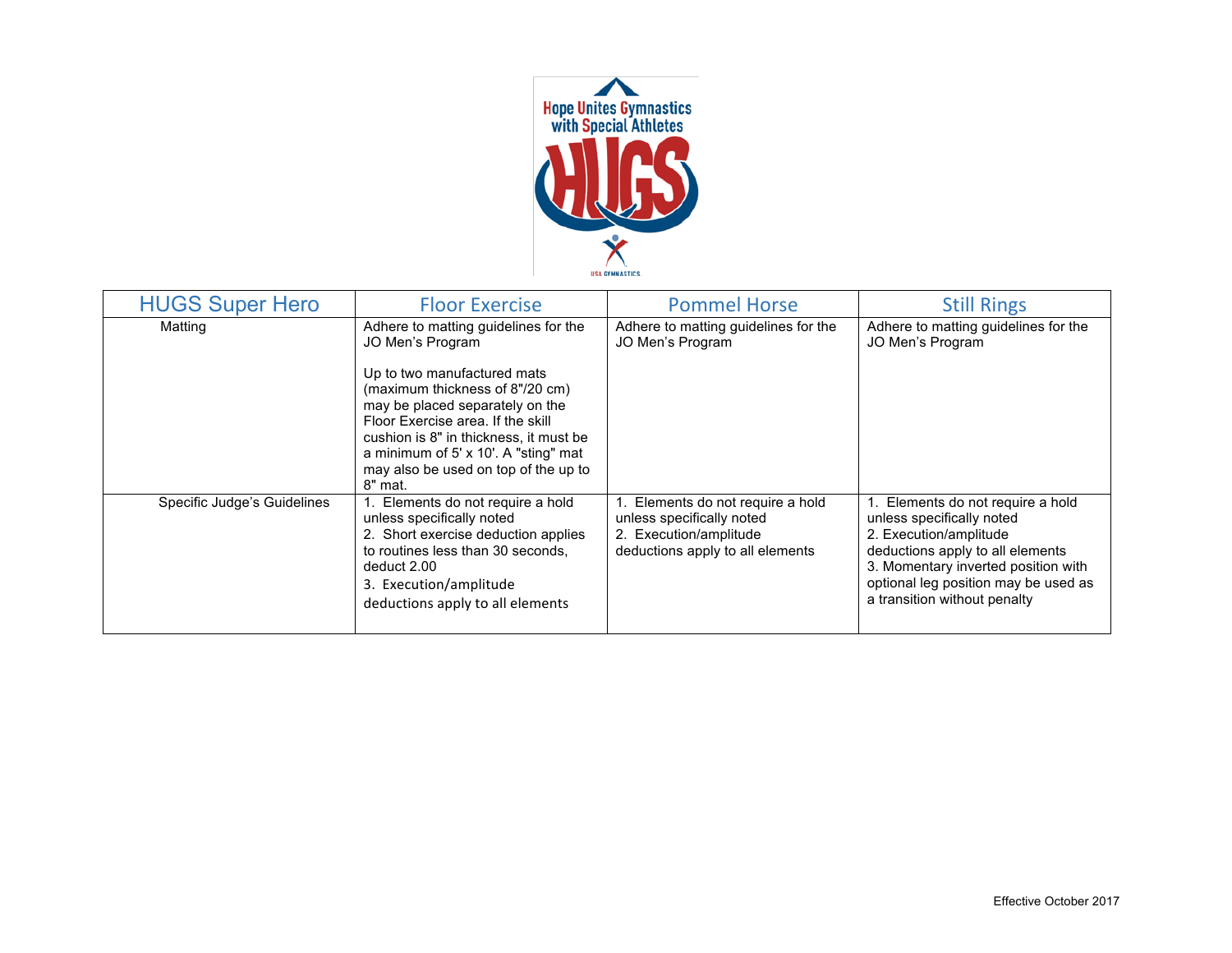

| <b>HUGS Super Hero</b>                                                                                                                                                                                                                                                                                                                                                                                                                                                                                                         | <b>Vaulting</b>                                                                                                                     | <b>Parallel Bars</b>                                                    | <b>Horizontal Bar</b>                                                   |  |
|--------------------------------------------------------------------------------------------------------------------------------------------------------------------------------------------------------------------------------------------------------------------------------------------------------------------------------------------------------------------------------------------------------------------------------------------------------------------------------------------------------------------------------|-------------------------------------------------------------------------------------------------------------------------------------|-------------------------------------------------------------------------|-------------------------------------------------------------------------|--|
| General Information                                                                                                                                                                                                                                                                                                                                                                                                                                                                                                            | Two allowable vaults<br>Alternative springboard or Jr. board<br>allowed. May perform same or<br>different vaults onto mat or table. | The routine may be executed<br>according to the athlete's capabilities. | The routine may be executed<br>according to the athlete's capabilities. |  |
| <b>Special Requirements</b>                                                                                                                                                                                                                                                                                                                                                                                                                                                                                                    | See allowable skills list for approved                                                                                              | Mount                                                                   | Mount                                                                   |  |
|                                                                                                                                                                                                                                                                                                                                                                                                                                                                                                                                | vaults and start values                                                                                                             | Support skill                                                           | 2. Circle or Turning skill                                              |  |
|                                                                                                                                                                                                                                                                                                                                                                                                                                                                                                                                |                                                                                                                                     | Swings (min. horizontal)<br>3.                                          | Swings( fwd/bkwd) or cast<br>3.                                         |  |
|                                                                                                                                                                                                                                                                                                                                                                                                                                                                                                                                |                                                                                                                                     | Dismount<br>4.                                                          | Dismount<br>4.                                                          |  |
| Additional Information                                                                                                                                                                                                                                                                                                                                                                                                                                                                                                         | Both vaults (same or different) need                                                                                                | Only skills listed as allowable                                         | Only skills listed as allowable                                         |  |
|                                                                                                                                                                                                                                                                                                                                                                                                                                                                                                                                | to be performed onto the same vault<br>set-up.                                                                                      | skills may be used                                                      | skills may be used                                                      |  |
| Judge's Guidelines: All routines start at a 10.00, unless otherwise noted. Deduct 0.50 for missing special requirements.<br>Spotting deductions – 0.50 for each spot, max 2.00 deduction per routine for 4 spots or more.<br>Use discretion regarding special circumstances. Add 0.1 for each recognized skill or A value skill. 0.2 for each B. 0.3 for each C. Hero - count 4<br>highest value skills/ Super heroes, 5 highest value skills. Bonus 0.1 for sticking dismount. Same execution deductions as JO Men's program. |                                                                                                                                     |                                                                         |                                                                         |  |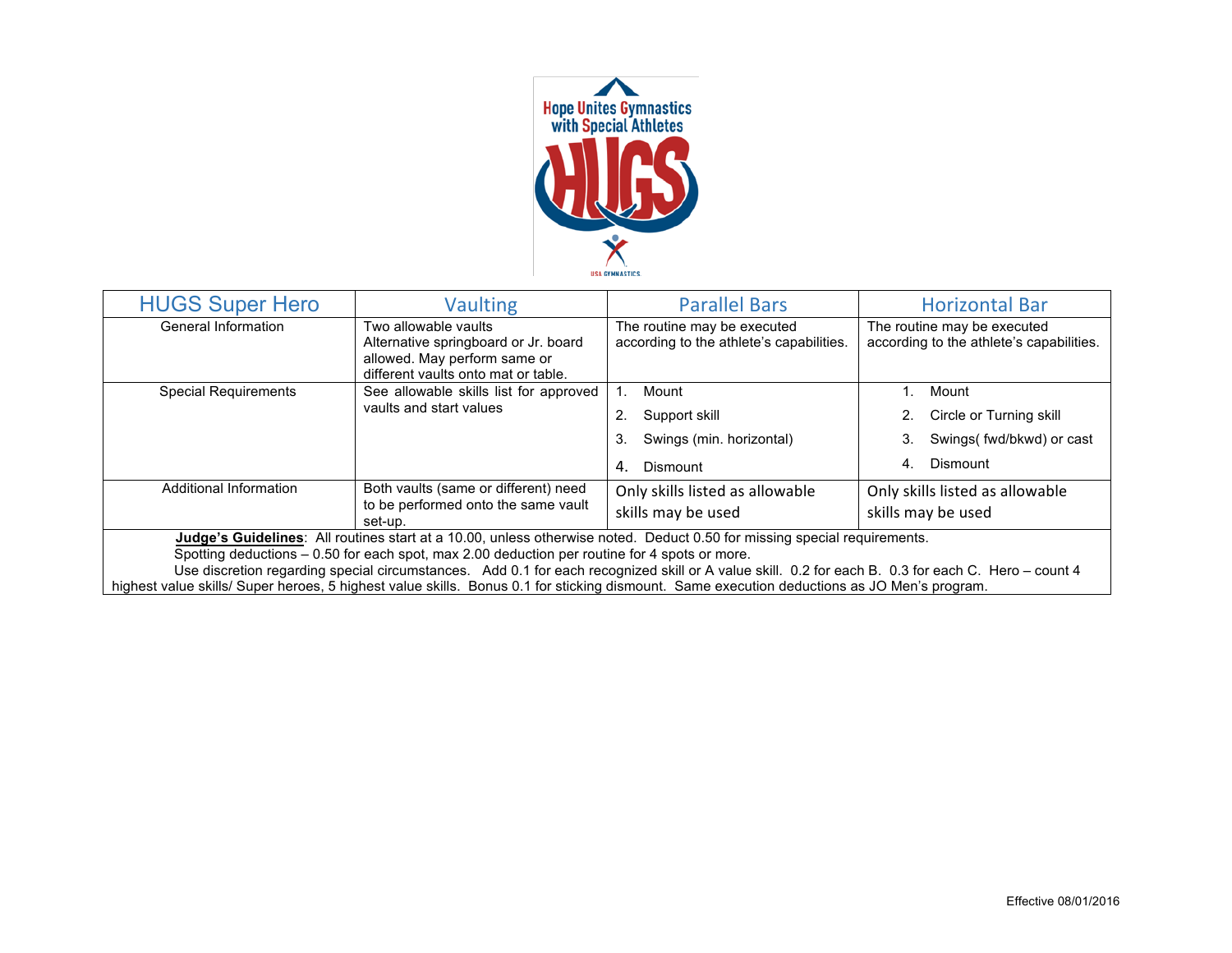

| <b>HUGS Super Hero</b> | <b>Vaulting</b>                                                                                                                                                                                                                                                                                                                                                                                                                                                                                                      | <b>Parallel Bars</b>                                                                                                                                                                                                                                                                                                                                                                                                                                                             | <b>Horizontal Bar</b>                                                                                                                                                                                                                                                                                                                                                                                                                                                                                                                                                                                           |
|------------------------|----------------------------------------------------------------------------------------------------------------------------------------------------------------------------------------------------------------------------------------------------------------------------------------------------------------------------------------------------------------------------------------------------------------------------------------------------------------------------------------------------------------------|----------------------------------------------------------------------------------------------------------------------------------------------------------------------------------------------------------------------------------------------------------------------------------------------------------------------------------------------------------------------------------------------------------------------------------------------------------------------------------|-----------------------------------------------------------------------------------------------------------------------------------------------------------------------------------------------------------------------------------------------------------------------------------------------------------------------------------------------------------------------------------------------------------------------------------------------------------------------------------------------------------------------------------------------------------------------------------------------------------------|
| Allowable Skills       | Handstand on springboard, flat<br>$\mathbf{1}$ .<br>back on 8" mat (SV 5.00)<br>2.<br>Squat vault, using table (SV<br>5.00)<br>3.<br>Handspring, layout, squat or<br>straddle (SV 6.00)<br>Handspring, flat back - table to<br>4.<br>stack mats (SV 6.50)<br>Handspring, Yamashita (SV<br>5.<br>6.75)<br>Handspring $\frac{1}{2}$ (SV 9.40)<br>6.<br>7.<br>$\frac{1}{2}$ on, $\frac{1}{2}$ off (SV 9.50)<br>$\frac{1}{2}$ on, 1/1 off (SV 9.70)<br>8.<br>Tsukahara (SV 10.00)<br>9.<br>10. Other FIG vaults (FIG SV) | Any skill listed in the FIG Men's<br>Program<br>Any skill listed in the JO Men's<br>Program<br>Any skill listed in the Hero's allowable<br>skills list<br>Mount:<br>Jump to straight arm support<br>Jump to upper arm support<br><b>Traveling Skills:</b><br>Large straddle travel<br>Swings:<br>Swing fwd/bkwd to handstand on<br>one or two bars<br>Front uprise<br>Scissor swing, fwd/bkwd<br>Holds:<br>Straddle, tuck, L holds (min 2)<br>seconds)<br>Dismount:<br>Stutz off | Any skill listed in the FIG Men's<br>Program<br>Any skill listed in the JO Men's<br>Program<br>Any skill listed in the Hero's allowable<br>skills list<br>Release, El-grip/mixed grip or Dorsal<br>hang elements::<br>Hop to same/change grip<br>Swings:<br>Giant swings, fwd/bkwd<br>Baby giant<br>Swing forward with $\frac{1}{2}$ turn to<br>mixed grip<br>Swing backward in mixed grip,<br>change to overgrip<br>Undershoot to swings<br>Circles/Turns:<br>Swing forward with $\frac{1}{2}$ turn to<br>mixed grip<br>Cast, back hip circle<br>Dismount:<br>Swing forward with 1/2 turn, release<br>to stand |